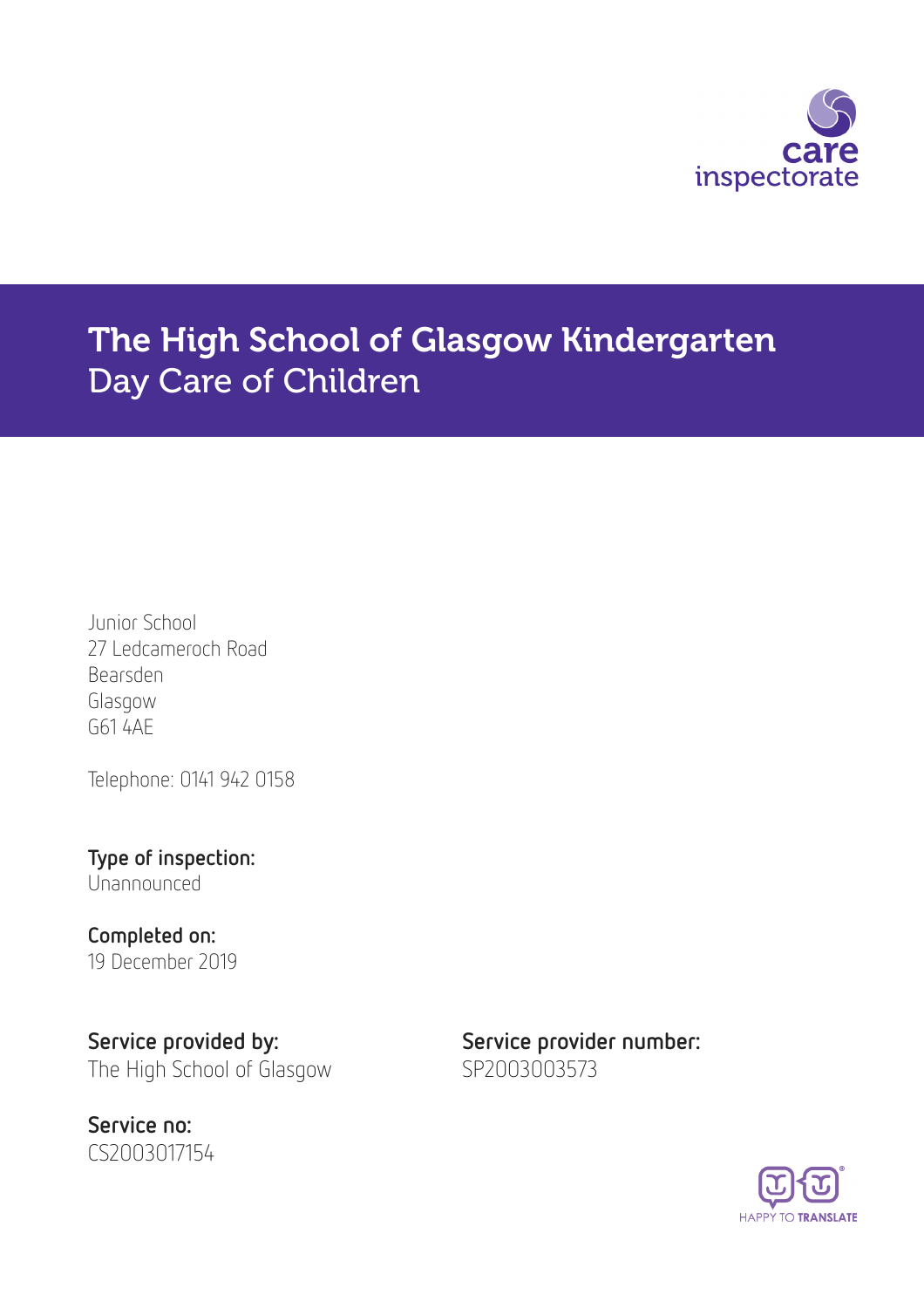#### About the service

The High School of Glasgow Kindergarten is situated within the Junior School in Bearsden. The provider is The High School of Glasgow. The service operates from a purpose built extension which includes five interconnecting playrooms, foyer, cloakroom facilities and a kitchen. There is also outdoor play space adjacent to the nursery.

The service is registered to provide care for 44 children aged 3 years to primary school age between 08:00-15:15 hours, Monday to Friday, during term time. Since August 2019 the provider extended service hours in preparation for expansion of early learning and childcare in August 2020. The service is in partnership with East Dunbartonshire Council.

The service aims include:

"To provide a welcoming and homely ethos where you and your child will quickly feel comfortable".

The Care Inspectorate is committed to improving the health and wellbeing of all children receiving a care service. We want to ensure they have the best start in life, are ready to succeed and live longer, healthier lives. We check services are meeting the principles of Getting it right for every child (GIRFEC); Scotland's national approach to improving outcomes and wellbeing for children by offering the right help at the right time from the right people.

GIRFEC supports children and their parents to work with the services that can help them. There are eight wellbeing indicators at the heart of GIRFEC: safe, healthy, achieving, nurtured, active, respected, responsible and included.

#### What people told us

We issued 10 care standards questionnaires to the service to distribute to parents prior to the inspection taking place. We received nine completed questionnaires. We spoke with three parents and six children during the inspection visit. Responses from parents were very positive.

Written comments included:

"The school provides a fantastic service that my son loves, feels very secure within and has the confidence to be outgoing. We are extremely happy with the service".

"My child has come on leaps and bounds since moving from her previous nursery to kindergarten. She absolutely loves it. The staff are wonderful and it is such a brilliant environment for children".

"An exceptionally warm and nurturing environment for learning. There is a clear focus on allowing individuals to thrive in their own way and cultivating each child's interests. A wonderful start in education".

"There have been no issues at all with the change to this new educational environment for my child and in fact has, from day 1, developed his confidence. He has never not wanted to go to his new 'school'".

"Excellent environment, as a family we could not be happier with our choice of school for our child".

"The High School of Glasgow Kindergarten is a fabulous facility. My daughter has a broad range of activities she can get involved in with plenty of engaged, energetic and nurturing staff on hand to support and encourage. It is a bright and engaging environment with the children at its core. The addition of the hot lunch offering and the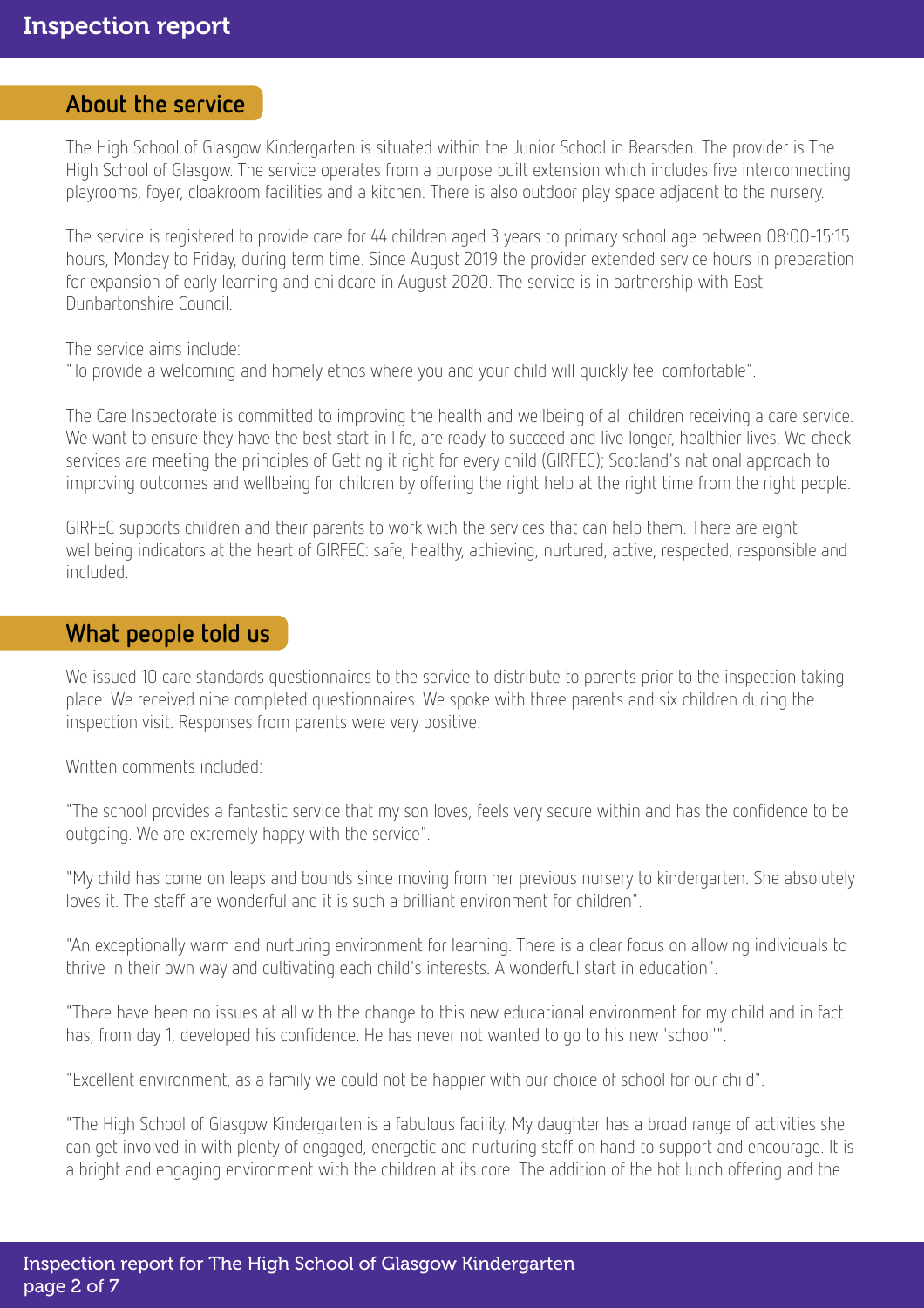secret garden are two excellent additions to an already wonderful service. I couldn't rate the High School Kindergarten highly enough".

During the inspection we also spoke with three parents. They told us,

"I'm very happy with the service. Communication is very good. I feel involved and consulted. The most positive thing is that my child's confidence has grown. I like the small group setting. I use the 'see saw' app to engage and see what's happening".

"All staff are great. Very nurturing. My child has a great experience here. She feels very secure. Its a lovely, calm environment".

"My child loves the nursery. Staff are brilliant. They are so nice and easy to talk to. It's very welcoming. Other parents shared the 'see saw' app with me. I love that my child is outside every day in the secret garden and that she has choices of what she wants to do".

This parent showed me a video of her child playing in the secret garden. The service had shared the video with her earlier that morning via the 'see saw' app.

Children were confident and chatty. They told us about the biscuits they were baking, making their own playdough and learning about space.

#### Self assessment

The service had not been asked to complete a self assessment in advance of the inspection. We looked at their own improvement plan and quality assurance paperwork. These demonstrated their priorities for development and how they were monitoring the quality of the provision within the service.

#### From this inspection we graded this service as:

| Quality of care and support          | 6 - Excellent |
|--------------------------------------|---------------|
| <b>Quality of environment</b>        | not assessed  |
| Quality of staffing                  | not assessed  |
| Quality of management and leadership | 5 - Very Good |

#### What the service does well

The quality of care and support for children in the service was excellent.

Responsive care and relationships, attachment and nurture were strengths of the kindergarten team. Children were respected and valued and it was clear that staff knew the care and support needs of individual children very well. Care was consistent, developmentally appropriate and emotionally effective.

Children transitioned very well, carefully supported by staff, in partnership with parents. They were very settled and had built attachments with all staff. This contributed to children feeling safe, secure and included.

Children enjoyed very positive outcomes. There was a focus on wellbeing and provision of outdoor, active play and learning. We saw children enjoying the 'secret garden'. They were enthusiastic, engaged and excited.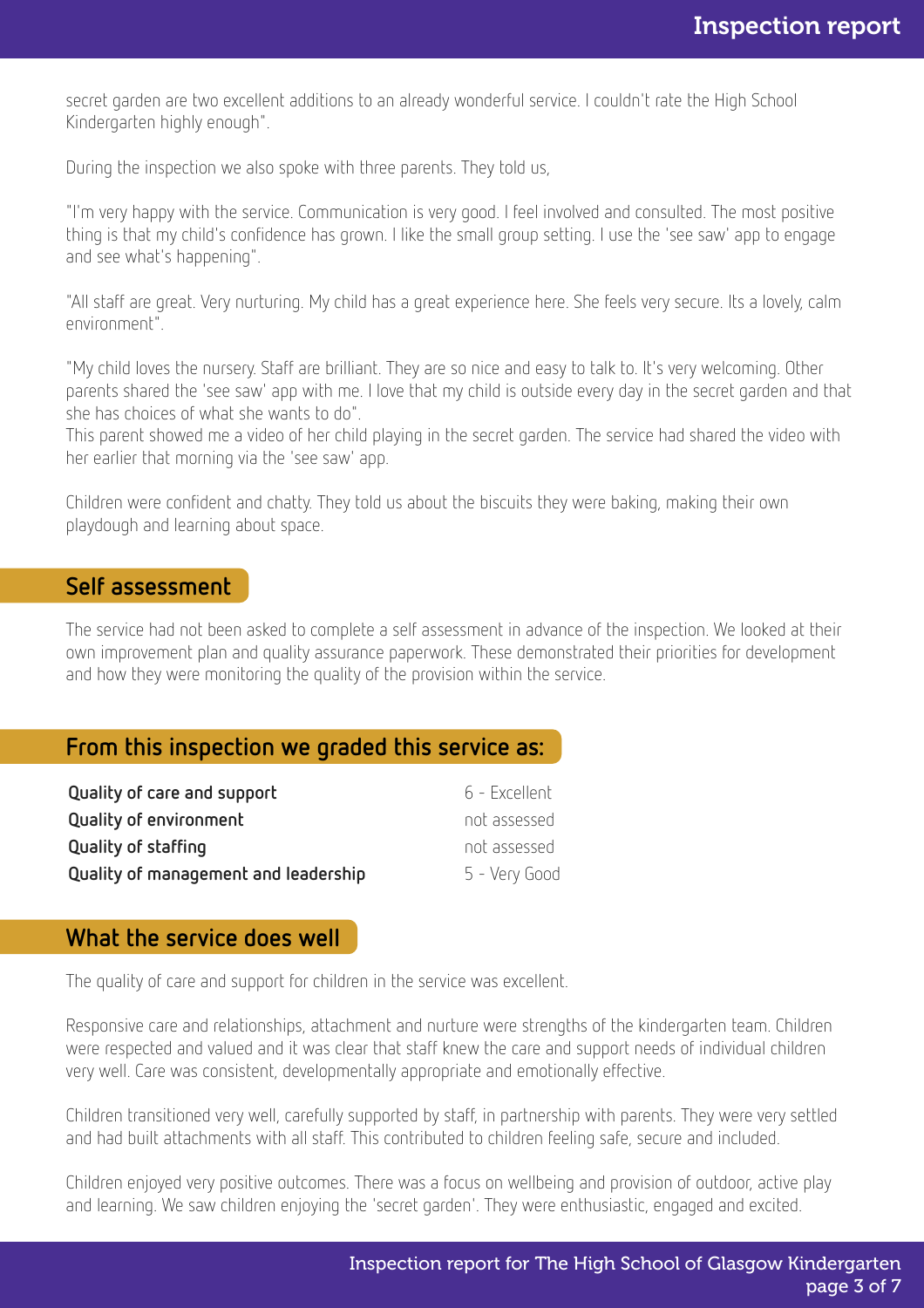#### Inspection report

Children experimented with and investigated the flow of water at the water station, using natural, transient materials. They climbed on trees and learned how to problem solve and manage risk. They splashed in muddy puddles and examined the water patterns. Children also had free access to an additional outdoor area from the playroom. The playrooms had recently been refurbished and were very well presented. The new environment encouraged children to fully engage and lead their learning, using resources that promoted curiosity, creativity and inquiry.

From sampling children's personal care plans and learning journals we could see that the service had streamlined their recording systems to demonstrate how they were supporting children's care, learning and development. We found there were very good arrangements in place for children who presented with additional support needs or where there was concern for a child's welfare. Learning journals were stored in an attractive, inviting corner of the playroom to encourage children to use, reflect on and take their journals home.

Staff were knowledgeable about the kindergarten's child protection procedures. They spoke confidently about their roles and responsibilities and confirmed that their employer offered an annual programme of child protection training. Children had their own kindergarten charter, linked to best practice guidance such as Scotland's Play Charter. This incorporated the Getting it Right for Every Child (GIRFEC) approach to supporting children, young people and their families.

The kindergarten promoted children's healthy lifestyles through providing children with free access to active play outdoors and offering healthy options of meals, drinks and snacks. We observed children's snack and lunch time experience to be calm, caring and positive. Children enjoyed a hot lunch, supported by staff who had a very good insight into the role of food in learning and social development.

The quality of management and leadership was very good.

The kindergarten had a new manager who had a clear vision and direction for the service. She led the staff team very well and had positively impacted on the quality and delivery of service. She had high expectations for children's achievements and ensuring high standards of provision and care. She was pro active in building leadership capacity with staff. Staff felt very well supported by the manager. They told us they felt their opinions and ideas were valued, giving them confidence to take on leadership roles that were of interest to them. Leadership roles were underpinned not only by training but also agreed objectives and targets so that everyone could see the impact on the professional development of staff and on outcomes for children. There was an obvious sense of team spirit and staff morale was very positive. Staff were passionate, excited and enthusiastic to be part of a 'Can Do' culture and approach.

#### Staff told us:

"I feel very lucky to be part of the kindergarten team. We work so well together, each bringing different strengths to the team and taking forward different initiatives. We are led very well by our manager who shares her vision with us and inspires us to take many positive changes which we have done over the past 2 years",

"I am absolutely thrilled to be working for this amazing service. Our manager is a breath of fresh air and together as a team we are highly motivated and have transformed the kindergarten environments".

"It is a wonderful environment to work in, the support from my manager is noteworthy and the team are super to work with".

The manager and staff were a reflective, evaluative group who used the service improvement plan to inform their improvement journey. Very good monitoring and quality assurance processes, involving staff, parents and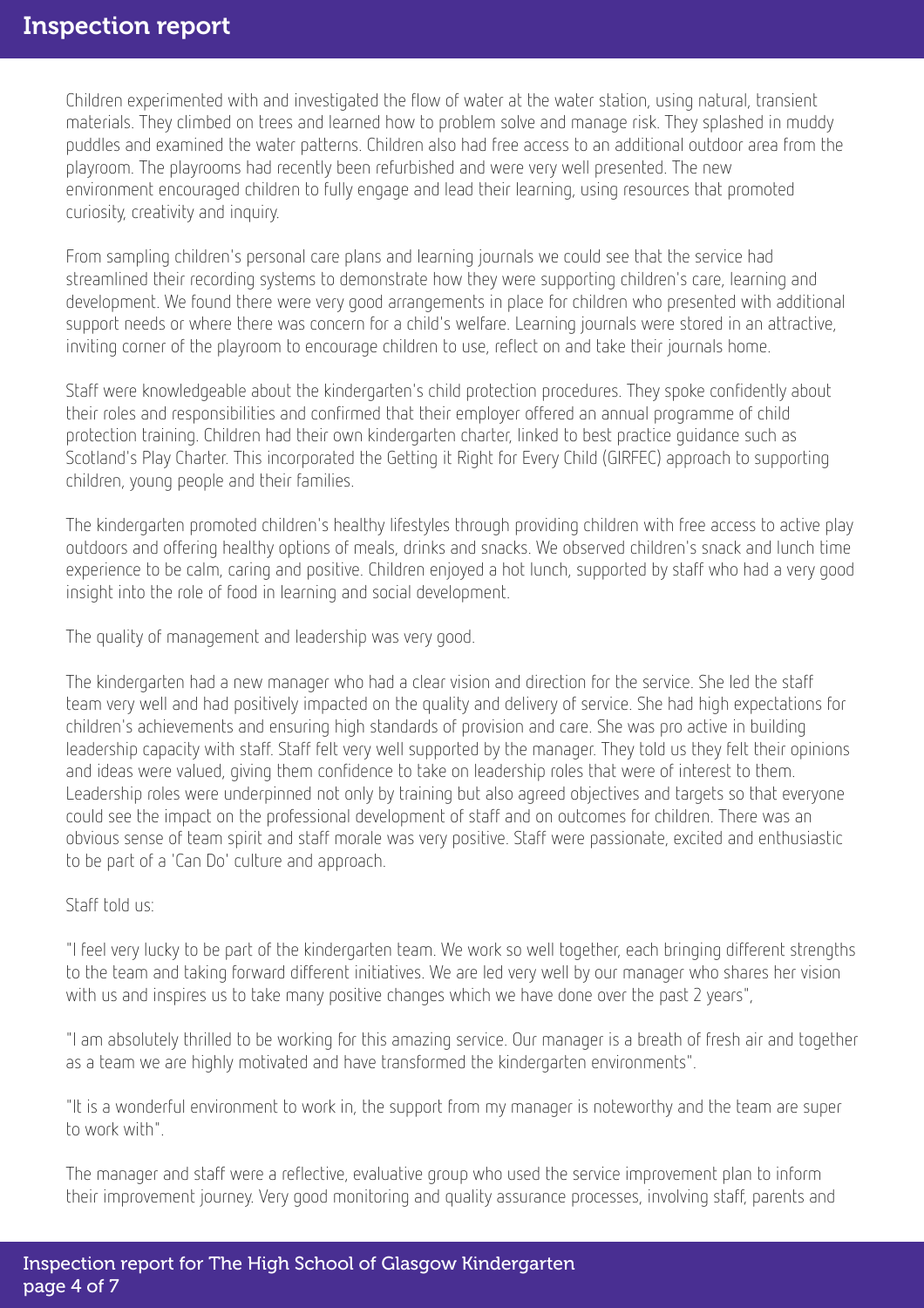children, were used to evaluate service provision. There were lots of opportunities for staff to come together to discuss policy and practice. This resulted in a cohesive staff team who worked very well together to support children and their families and provide positive, quality learning experiences for children.

#### What the service could do better

The manager and staff should continue to drive forward the priorities identified in the service improvement plan.

#### Requirements

Number of requirements: 0

#### Recommendations

Number of recommendations: 0

#### Complaints

There have been no complaints upheld since the last inspection. Details of any older upheld complaints are published at www.careinspectorate.com.

What the service has done to meet any requirements we made at or since the last inspection

#### Previous requirements

There are no outstanding requirements.

What the service has done to meet any recommendations we made at or since the last inspection

#### Previous recommendations

There are no outstanding recommendations.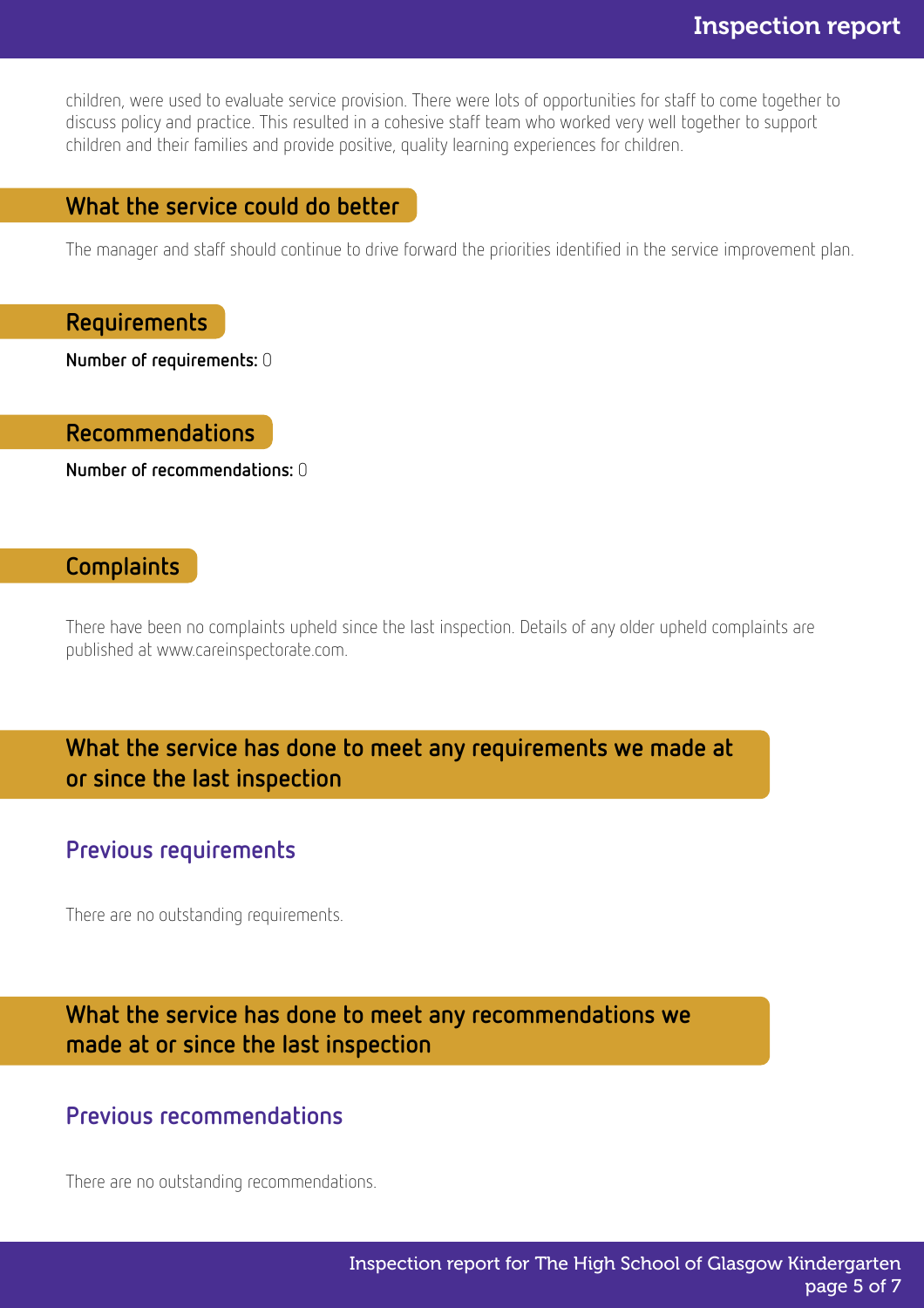## Inspection and grading history

| <b>Date</b> | <b>Type</b> | Gradings                                                                 |                                                                  |
|-------------|-------------|--------------------------------------------------------------------------|------------------------------------------------------------------|
| 9 Nov 2016  | Unannounced | Care and support<br>Environment<br>Staffing<br>Management and leadership | 6 - Excellent<br>6 - Excellent<br>Not assessed<br>Not assessed   |
| 27 Nov 2013 | Unannounced | Care and support<br>Environment<br>Staffing<br>Management and leadership | 5 - Very good<br>5 - Very good<br>5 - Very good<br>5 - Very good |
| 17 Nov 2010 | Unannounced | Care and support<br>Environment<br>Staffing<br>Management and leadership | Not assessed<br>5 - Very good<br>Not assessed<br>Not assessed    |
| 18 Mar 2009 | Unannounced | Care and support<br>Environment<br>Staffing<br>Management and leadership | 6 - Excellent<br>5 - Very good<br>6 - Excellent<br>6 - Excellent |